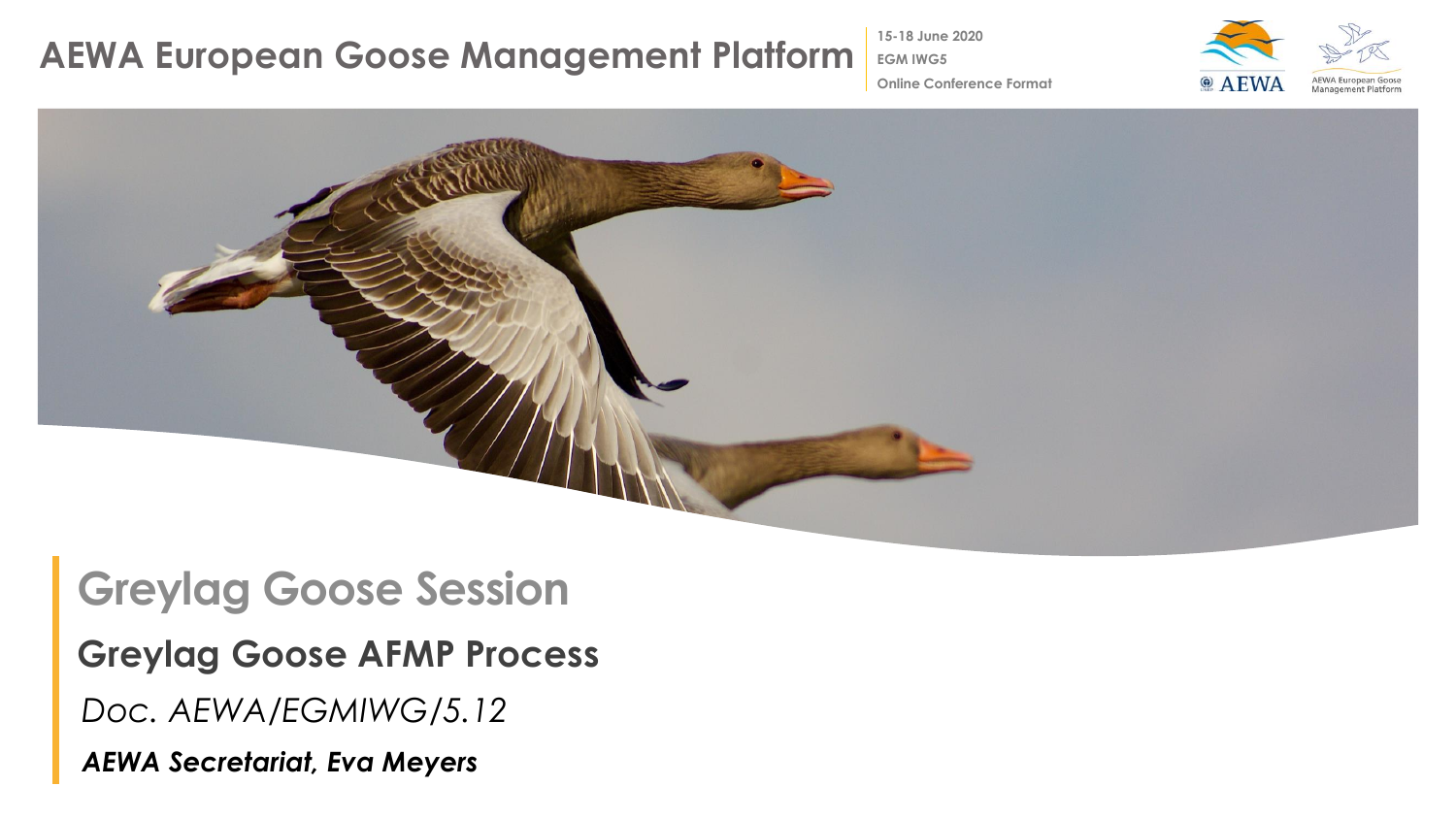

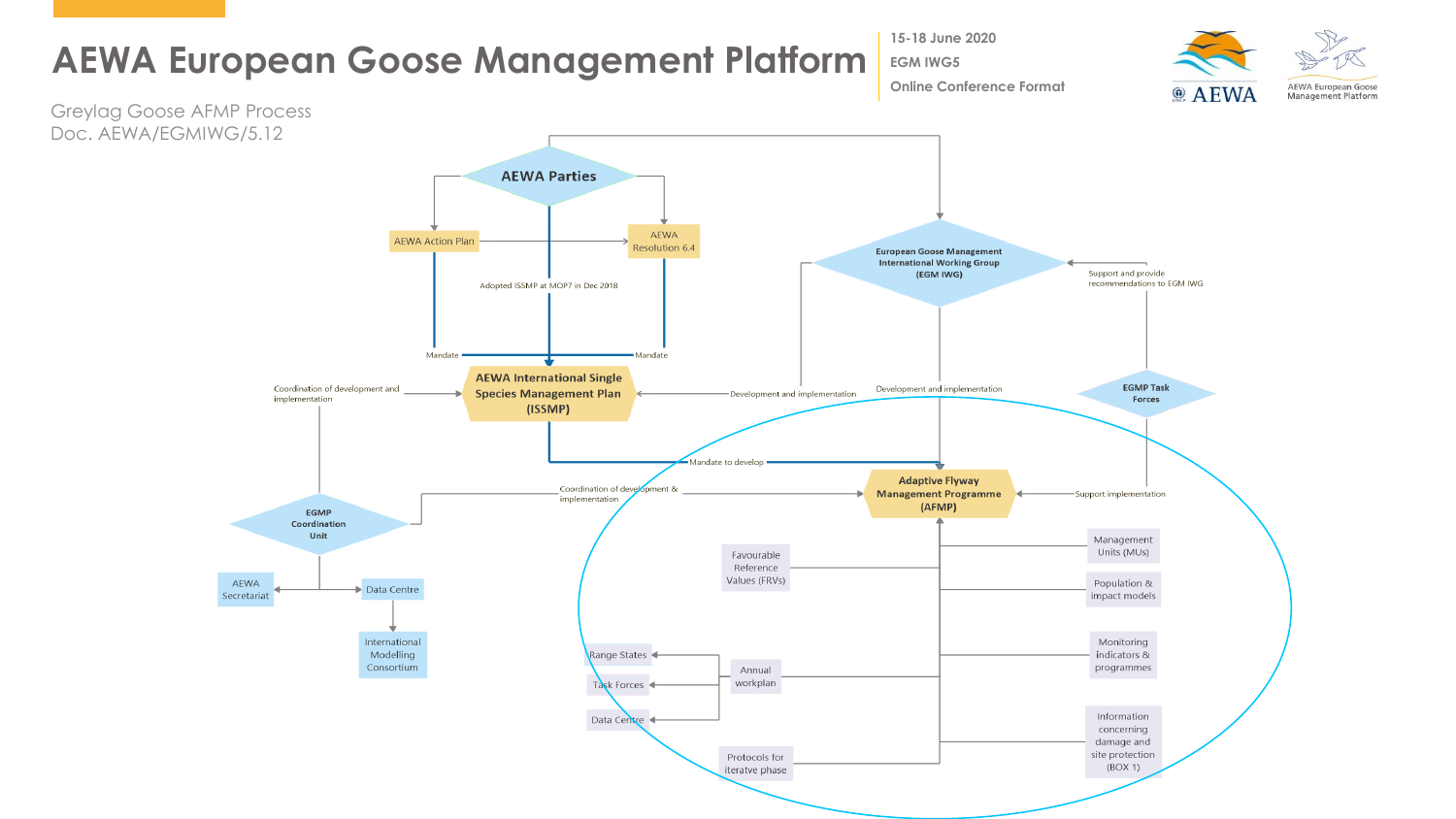**15-18 June 2020 EGM IWG5 Online Conference Format**



Greylag Goose AFMP Process Doc. AEWA/EGMIWG/5.12

# **PROCESS AND NEXT STEPS**



*Table 2. Overview of the next steps and timeline for the finalization and the implementation of the AFMP*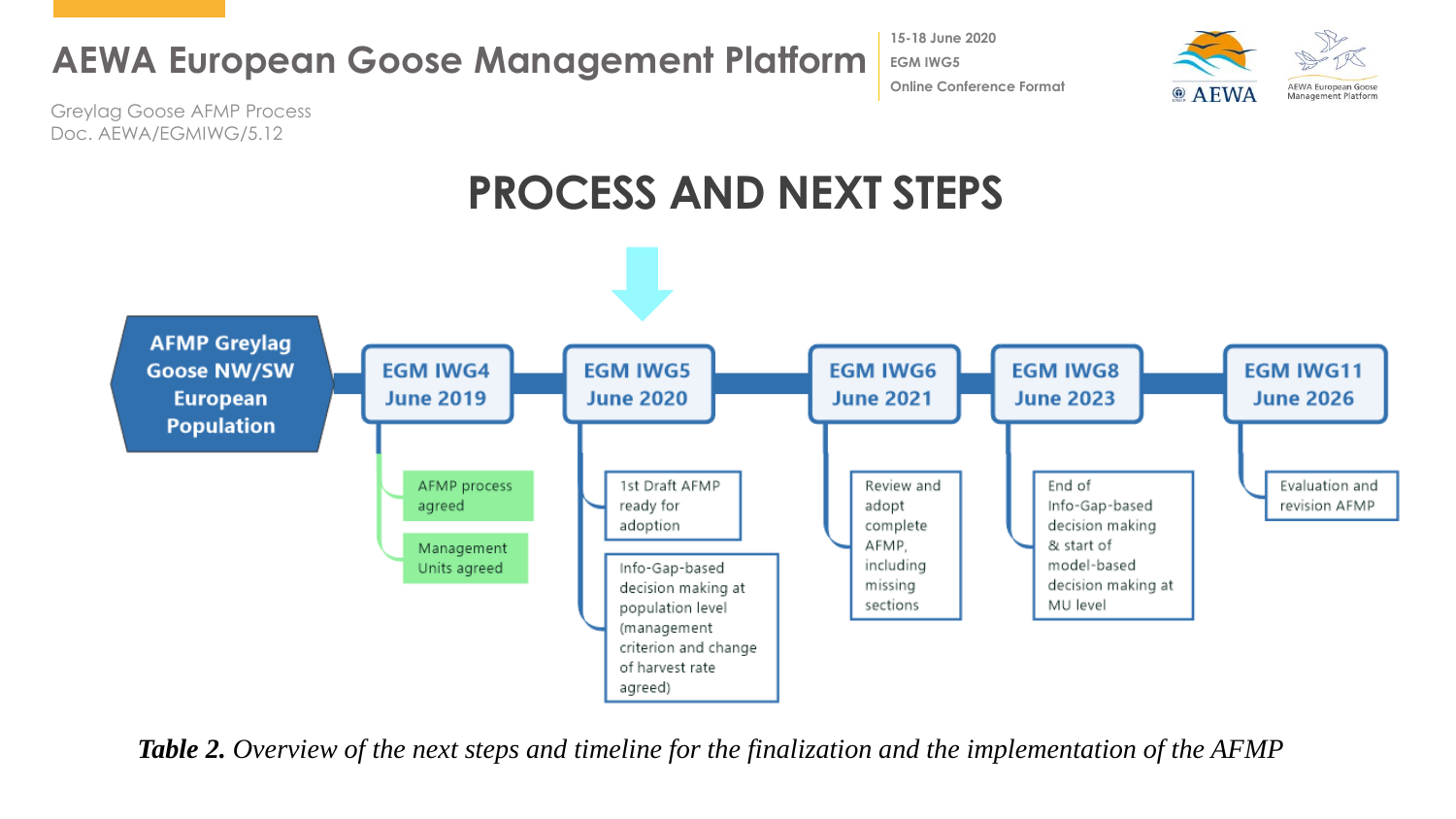**15-18 June 2020**

**Online Conference Format**

**EGM IWG5**

**AEWA European Goose @ AEWA Management Platform** 

Greylag Goose AFMP Process Doc. AEWA/EGMIWG/5.12

| <b>AFMP</b> sections under                                                                                                                                                                                                                                                         | <b>Timeline</b>                             | <b>Lead</b>                                                                                             | <b>Resources required</b>                                                        |
|------------------------------------------------------------------------------------------------------------------------------------------------------------------------------------------------------------------------------------------------------------------------------------|---------------------------------------------|---------------------------------------------------------------------------------------------------------|----------------------------------------------------------------------------------|
| development                                                                                                                                                                                                                                                                        |                                             |                                                                                                         |                                                                                  |
| Compilation and updating of<br>the AFMP                                                                                                                                                                                                                                            | June 2020 (First<br>Draft)                  | <b>EGMP</b> Consultant                                                                                  | Costs covered by core budget of<br>the EGMP Secretariat                          |
| Update FRR for the<br>$\bullet$<br>breeding season using<br>the Range Method<br>Set FRR for the non-<br>$\bullet$<br>breeding season using<br>the Range Method<br>Provide assessment of<br>$\bullet$<br>extent and quality of<br>habitat<br>Provide FRP for the<br>breeding season | 31 December 2020                            | Range States who have not<br>provided this information yet                                              | n/a                                                                              |
| Annex 1: Annual workplans                                                                                                                                                                                                                                                          | By 15 June 2020<br>By 30 September<br>2020  | <b>EGMP</b> Data Centre<br><b>Range States</b><br><b>GG Task Force</b><br><b>Agriculture Task Force</b> | n/a                                                                              |
| Annex 2: Box 1                                                                                                                                                                                                                                                                     | <b>By May 2021</b>                          | <b>EGMP</b> Data Centre                                                                                 | EUR 43,392 provided by<br>Germany (for Barnacle Goose and<br>Greylag Goose)      |
| Annex 4: Population models                                                                                                                                                                                                                                                         | <b>By May 2023</b>                          | <b>EGMP</b> Data Centre                                                                                 | Not estimated yet                                                                |
| Annex 5: Impact models                                                                                                                                                                                                                                                             | <b>By May 2022</b><br>(but pending funding) | <b>EGMP</b> Data Centre                                                                                 | EUR 150,000 (shared between<br>Greylag Goose and Barnacle<br>Goose over 2 years) |

*Table 1. Overview of the AFMP sections remaining to be developed, including the timeline, lead and resources required (and secured).*